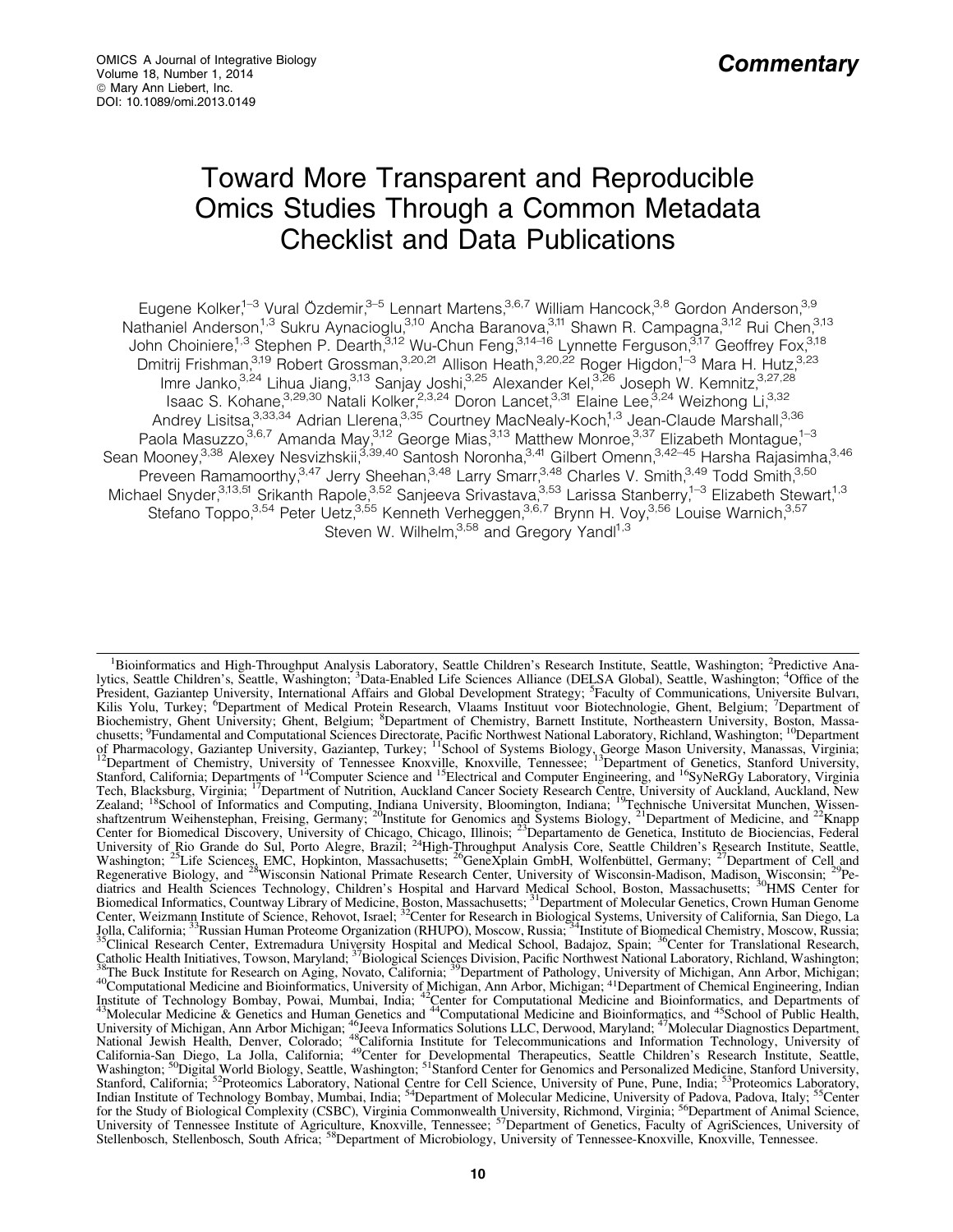# METADATA CHECKLIST 11

#### Abstract

Biological processes are fundamentally driven by complex interactions between biomolecules. Integrated highthroughput omics studies enable multifaceted views of cells, organisms, or their communities. With the advent of new post-genomics technologies, omics studies are becoming increasingly prevalent; yet the full impact of these studies can only be realized through data harmonization, sharing, meta-analysis, and integrated research. These essential steps require consistent generation, capture, and distribution of metadata. To ensure transparency, facilitate data harmonization, and maximize reproducibility and usability of life sciences studies, we propose a simple common omics metadata checklist. The proposed checklist is built on the rich ontologies and standards already in use by the life sciences community. The checklist will serve as a common denominator to guide experimental design, capture important parameters, and be used as a standard format for stand-alone data publications. The omics metadata checklist and data publications will create efficient linkages between omics data and knowledge-based life sciences innovation and, importantly, allow for appropriate attribution to data generators and infrastructure science builders in the post-genomics era. We ask that the life sciences community test the proposed omics metadata checklist and data publications and provide feedback for their use and improvement.

### A Common Omics Metadata Checklist Proposal

MODERN LIFE SCIENCE TECHNOLOGIES enable rapid and efficient acquisition of omics data. These data comprehensively measure multilayered molecular networks and provide a snapshot of biological processes in a cell, organism, or their communities. Collected on the same sample at the same time, omics data provide information on the functioning of biomolecules and their interactions. Omics studies are essential for the systemic investigation of biological systems—an endeavor that is crucial to improve our ability to manage and cure diseases, identify drug targets, understand regulatory cascades, and predict ecosystem responses to environmental changes.

Through the pioneering efforts of Drs. Smarr and Snyder, (Smarr, 2012; Bowden, 2012; Chen, 2012; Mias, 2013) two powerful multi-omics human datasets were recently made available. Smarr's dataset includes a wide variety of molecular measures and clinical parameters meticulously collected and cataloged for years, while Snyder's integrative personal multiomics study presents his personal genomics, transcriptomics, proteomics, metabolomics, and autoantibody profiles collected over a 14-month period. Both studies yielded unique physiological insights not previously possible, including early indications of vulnerabilities to specific diseases.

In the near future these kinds of personal omics studies will become routine and will inevitably result in vast and diverse volumes of omics data. Therefore, the scientific community must commit to a common format for publishing the design and analysis of these studies that will ensure the compatibility, reproducibility, and reuse of the resulting data.

The use, integration, and reuse of data require accurate and comprehensive capture of the associated metadata, including details describing experimental design, sample acquisition and preparation, instrument protocols, and processing steps. The data and metadata must be captured together in a rigorous and consistent manner to allow the integration of data across omics experiments. The use of ontologies, naming conventions, and standards can increase the compatibility and usability of these diverse data. Fortunately, life sciences data have certain core similarities. However, combined with these similarities come the different nuances among various technology platforms, such as transcriptomics, proteomics, and metabolomics, as well as application contexts such as neuroscience and hematology. The differences are com-

pounded by the multiplicity of standards within a field transcriptomics alone has at least 15 standards potentially applicable to the data (Tennenbaum, 2013; Field, 2009). Such complexities not only make reproducible, integrative, accurate, and comprehensive capture of data and metadata an intricate challenge that must be overcome but also place an excessive burden on researchers trying to convey metadata (Tennenbaum, 2013; Editorial, 2011).

Pioneering attempts in this area were made in 2007 when the Minimum Information about a Biomedical or Biological Investigation project brought many of these efforts for the life sciences together into an umbrella organization: MIBBI (Taylor, 2008; Kettner, 2010). In MIBBI, each set of guidelines is developed by a working group concentrated in a specific field (for example, functional magnetic resonance imaging [fMRI] or quantitative trait locus [QTL] and association studies). Other types of data sharing tools that have also been harmonized in MIBBI include single omics checklists such as Minimum Information About a Proteomics Experiment (MIAPE) by the Human Proteome Organization (Taylor, 2007) and the Minimum Information About a Microarray Experiment (MIAME) bytheMicroarrayGeneExpressionDataSociety(Alvis,2001). Through this approach, MIBBI aspires to capture all essential metadata and data that are necessary to replicate any given experiment within a field. Also, the framework known as Minimal Information About any Sequence (MIxS) expands the breadth of information available by integrating the individual genomics checklists developed by the Genomics Standards Consortium with environmental information (Yilmaz, 2011). In addition, the NIH's National Center for Biotechnology Information developed a format for cataloging information about samples enabling further metadata availability (Barrett, 2012). While these frameworks are critical to the reuse of data, they do not fully take into account the interlocking aspects needed for harmonization of diverse omics data types.

Recently, the Nature Publishing Group implemented a publication checklist that provides another example of an approach to improve the transparency and reproducibility of life sciences publications (Editorial, 2013; Reporting Checklist for Life Sciences Articles, 2013). The checklist requires the researcher and/or corresponding author to enter specific information on experimental design, statistical analysis, and reagents. This checklist is endorsed by the Data-Enabled Life Sciences Alliance (DELSA Global) (Kolker, 2013).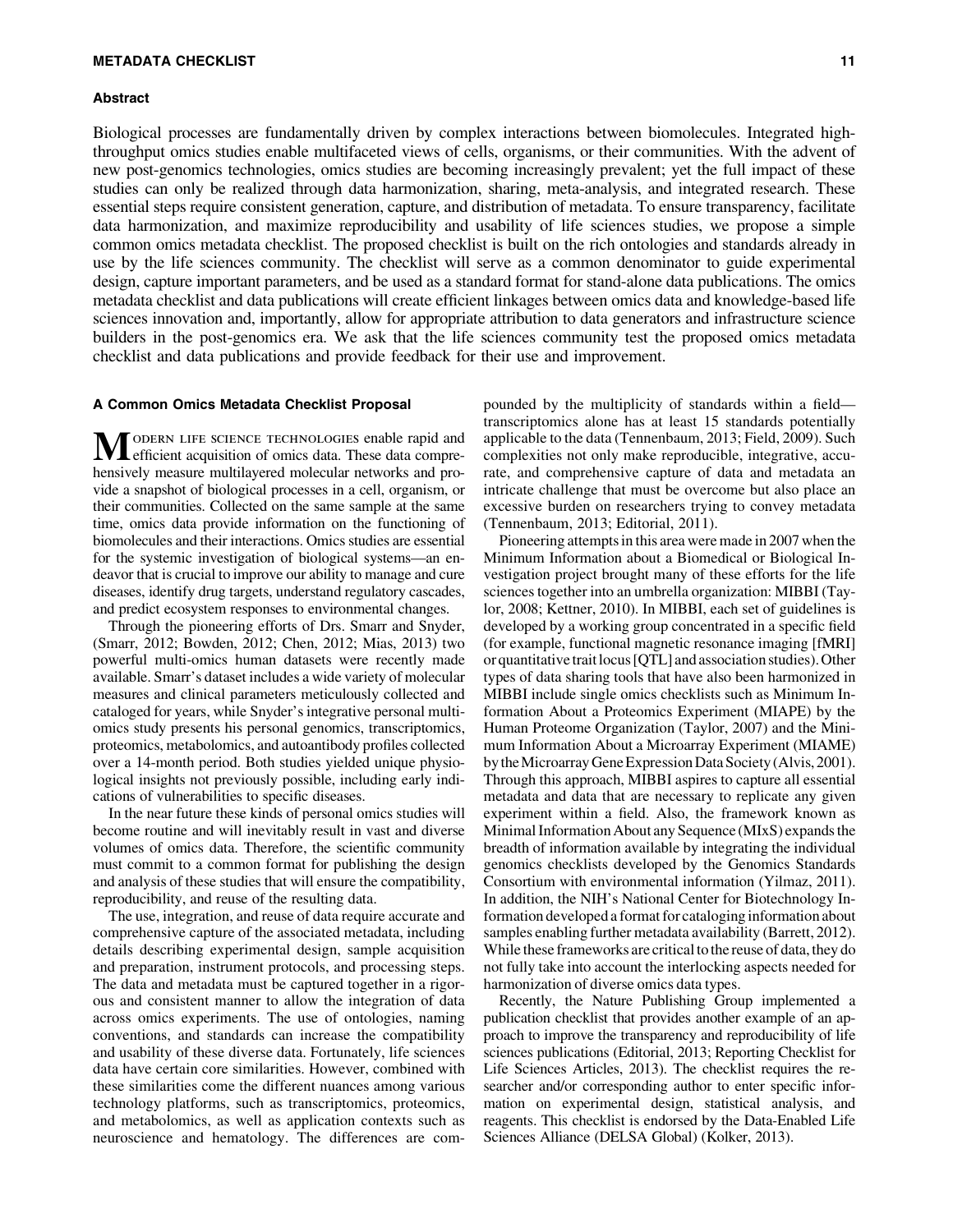| Checklist version<br>Experiment information                                                                               | 1.0<br>Description                                                                                                                                                                                                                                                                                                                                                                                                                                        |  |  |
|---------------------------------------------------------------------------------------------------------------------------|-----------------------------------------------------------------------------------------------------------------------------------------------------------------------------------------------------------------------------------------------------------------------------------------------------------------------------------------------------------------------------------------------------------------------------------------------------------|--|--|
| Lab name<br>Date<br>Author information<br>Title of experiment<br>Project<br>Funding<br>Digital ID<br>Abstract             | Lab conducting the experiment<br>Checklist submission date<br>Name, organization, contacts<br>One-sentence description of the particular experiment<br>Project name, ID, organization<br>Funding sources for the project<br>Multiple digital IDs may be listed, such as those to GEO, MOPED, PRIDE,<br>DOIs, etc.<br>A short description of the experiment briefly stating the goals of the<br>research and principal outcomes if any (100 words or less) |  |  |
| Experimental design                                                                                                       | Description                                                                                                                                                                                                                                                                                                                                                                                                                                               |  |  |
| Organism<br>OMICS type(s) utilized<br>Reference                                                                           | For example, Human, mouse<br>For example, Proteomics, metabolomics<br>Published articles that utilize these data, their PubMed identifier (PMID), or<br>other relevant IDs or links                                                                                                                                                                                                                                                                       |  |  |
| Experimental design                                                                                                       | Design specifications; type of replication (biological, technical, time<br>points); grouping of subjects; samples or replicates; randomization;<br>comparisons; other salient design attributes                                                                                                                                                                                                                                                           |  |  |
| Sample description                                                                                                        | Description of samples                                                                                                                                                                                                                                                                                                                                                                                                                                    |  |  |
| Tissue/cell type ID<br>Localization ID                                                                                    | For example, BRENDA<br>For example, GO                                                                                                                                                                                                                                                                                                                                                                                                                    |  |  |
| Condition ID                                                                                                              | DOID, text                                                                                                                                                                                                                                                                                                                                                                                                                                                |  |  |
| Experimental methods                                                                                                      | Description                                                                                                                                                                                                                                                                                                                                                                                                                                               |  |  |
| Sample prep description<br>Platform type<br>Instrument name                                                               | Description of steps taken, kits used<br>For example, Microarray, LC-MS/MS, GC-MS, sequencing platform<br>For example, LTQ-Orbitrap, psi-MS ontology, HiSeq, IonTorrent, chip<br>name (microarray)                                                                                                                                                                                                                                                        |  |  |
| Instrument details<br>Instrument protocol                                                                                 | For example, Ion source, mass analyzer<br>For example, Fragmentation method (CID, HCD, ETD), MS/MS scans per<br>MS scan, sequencing cycles, paired ends, single reads, hybridization<br>methods (microarray)                                                                                                                                                                                                                                              |  |  |
| Data processing                                                                                                           | Description                                                                                                                                                                                                                                                                                                                                                                                                                                               |  |  |
| Processing/normalization methods/software<br>Sequence/annotation database<br>ID method/software<br>ID/expression measures | Description of processing and normalization methods $\&$ software<br>Source, version or date<br>Name of search engine used + post processing to ID molecules<br>For example, Thresholds and cutoffs for ID, spectral counts, peak area,<br>reads, log2 expression                                                                                                                                                                                         |  |  |
| Data analysis method/software<br>I/O data file formats                                                                    | Methods and software used for expression analysis, error estimation<br>List of file formats for raw and processed data (e.g., txt, xml, etc)<br>specifications and software tools to ensure readability                                                                                                                                                                                                                                                   |  |  |
| Additional Information                                                                                                    | Any additional information related to the experiment                                                                                                                                                                                                                                                                                                                                                                                                      |  |  |

|  | TABLE 1. MULTI-OMICS METADATA CHECKLIST |  |
|--|-----------------------------------------|--|
|  |                                         |  |

ID, identification.

The unveiling of the Nature publication initiative brought into focus the need for a complementary omics checklist that allows the capture and publication of critical metadata associated with omics data sets. To this end, life sciences researchers from DELSA Global (Data-Enabled Life Sciences Alliance, 2013a; Kolker, 2012b; Kolker, 2012d; Kolker, 2012c; Stewart, 2013) propose a single common omics metadata checklist as described below. By integrating DELSA researchers' collective experiences with omics guidelines and publication requirements, one simplified, yet informative and flexible checklist was created to capture the essential aspects of omics studies (Data-Enabled Life Sciences Alliance, 2013b).

Publication of a completed checklist will serve to inform the life sciences community of the details needed to properly utilize the given data set. This type of ''resource publication'' has long been done by *Nucleic Acid Research* in its annual database issue. NanoPubs and MicroPubs are two newer publication avenues that could serve to quickly and accurately share information (Nanopub, 2013; Micropub, 2013). There are also other forms of data publications including, for example, Investigation, Study, Assay (ISA) metadata tracking tools and the journal *Scientific Data* (ISA tools, 2013; Scientific Data, 2013).

It is worth noting that multi-omics data from a longitudinal study of a single individual (e.g., the Smarr and Snyder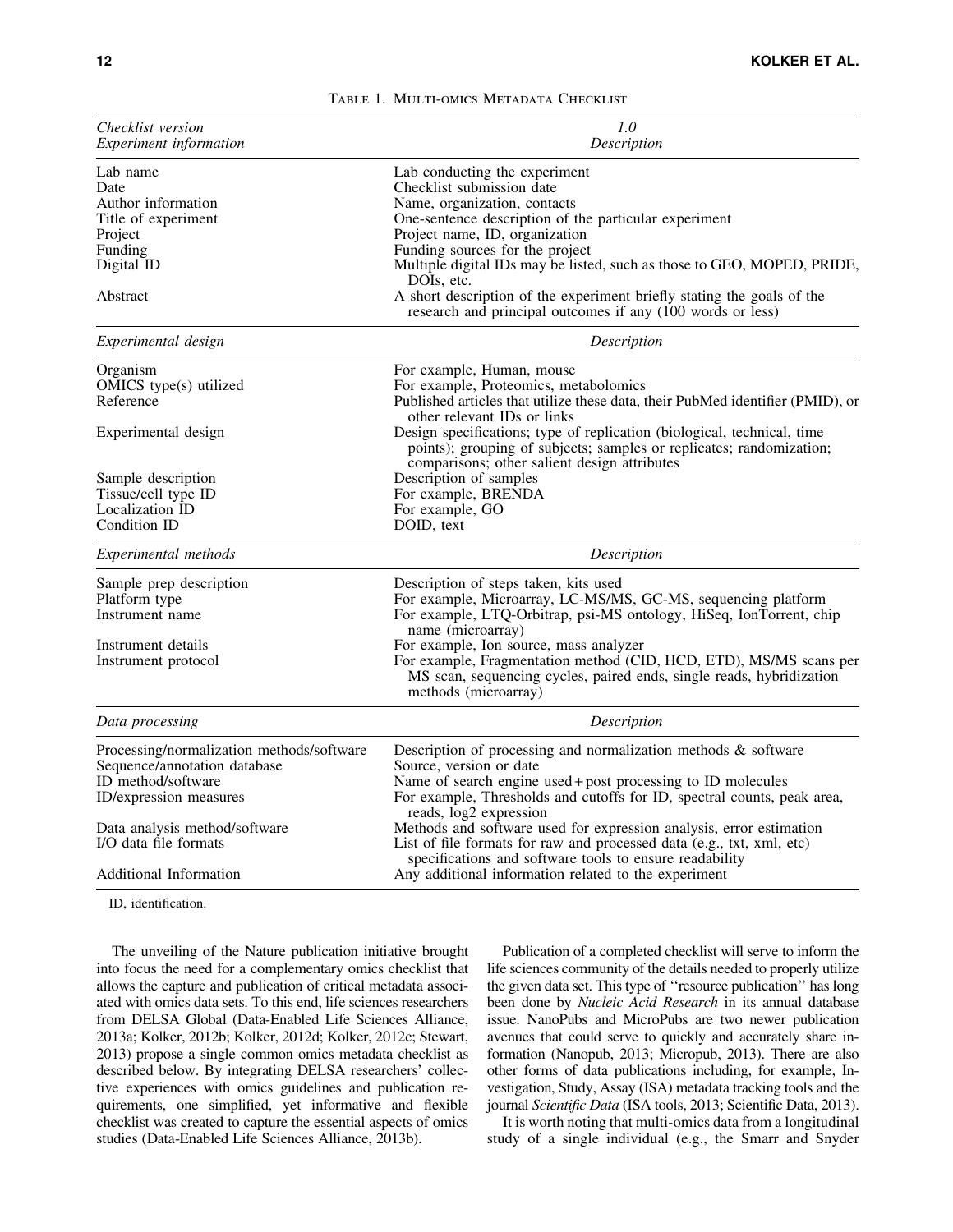datasets) in their entirety constitute essentially a whole new data type. Supplied with detailed metadata, these data could become a part of a greater, well-documented collage of data within a specific domain. Because of the large amount of data and the complexity of data acquisition, it is exceedingly difficult to capture, disseminate, and interpret the metadata. Generally, minimal reporting requirements are aimed at enabling replication of an experiment, a concept that is not easily applied to the longitudinal personal omics studies. Reuse of data can be enabled with more succinct and concise reporting.

The checklist we propose, therefore, has a simple structure covering four concise sections: experiment information, experimental design, experimental methods, and data processing. The experiment information section includes details of the lab, funding sources, data identification, and a brief abstract to address why the experiment was done. The experimental design section is meant to capture the high-level data about the experiment and its statistical design, including sample selection, replication, and randomization. The experimental methods section contains details about instrumentation and sample preparation. The data processing section captures information regarding methods and tools used in experimental data processing and data analysis (see Table 1).

The metadata captured by this checklist will serve as interlocking bridges for data harmonization. Therefore the checklist focuses on details of the experimental design and subsequent data analyses. In multi-omics studies, the researcher would fill a checklist for each omics data-type measured. As test cases, two datasets of the integrative personal multi-omics study were used (Snyder, 2013). The proposed checklist integrates existing ontologies and standards in order to standardize terminology and simplify data input. In its short, structured form, the checklist captures important experimental parameters and strikes a balance between comprehensiveness and ease of use. As such, the checklist can serve as a guide to the design of omics studies.

Implementation of this checklist will enable efficient portability and meta-analysis of the data, as well as transparent communication and greater reproducibility of omics studies. Yet the checklist is just the first step toward full utilization of the data. Traditional publication avenues and new data publications, for example, *OMICS Journal of Integrative Biology*, *Journal of Proteome Research*, *Big Data*, *eLife*, and *Scientific Data*, could test and adopt the format to ensure that the crucial information needed to allow data to be harmonized for broader usage is published (OMICS, 2013; Journal of Proteome Research, 2013; eLife, 2013). The assessment of the metadata quality and the data they accompany could be done through community resources like PubMed Commons (PubMed Commons, 2013; Swartz, 2013).

Data submissions to single omics databases such as, for example, ArrayExpress and GEO for transcriptomics, or PRIDE and ProteomeXchange for proteomics, would benefit from both additional omics metadata within the given database and robust harmonization with other data-types in other databases (Rustici, 2013; Barrett, 2013; Vizcaino, 2013; ProteomeXchange, 2013). The checklist could also aid submissions to multi-omics databases, data repositories, or data clouds. Examples include data clouds, such as The Open Science Data Cloud; data repositories, such as Dryad for raw data; and MOPED for processed data (Open Science Data Cloud, 2013; Dryad, 2013; Higdon, 2013; Kolker, 2012a). When compatibility and sharing of data and metadata cease to be an issue, a deeper understanding of cells, organisms, and their communities will ensue.

# **Conclusions**

The proposed metadata checklist offers a much-needed and balanced approach to bring about data harmonization across omics studies. This is accomplished while also maintaining the flexibility needed to adapt to complex and ever-evolving study designs and omics application contexts in the post-genomics era of the life sciences.

### Acknowledgments

All authors of this publication are members of the Data-Enabled Life Sciences Alliance (DELSA Global). This manuscript has been reviewed and endorsed by the Alliance. Research reported in this study was supported by the National Science Foundation (NSF) under the Division of Biological Infrastructure award 0969929, National Institute of Diabetes and Digestive and Kidney Diseases of the National Institutes of Health (NIH) under awards U01DK089571 and U01DK072473, Seattle Children's Research Institute (SCRI), The Robert B. McMillen Foundation, EMC, Intel, and The Gordon and Betty Moore Foundation award to E.K. This support is very much appreciated. The content is solely the responsibility of the authors and does not necessarily represent the official views of the NSF, NIH, SCRI, the McMillen Foundation, EMC, Intel or The Moore Foundation. The omics metadata checklist presented here is being published in parallel in *Big Data,* Volume 1, Number 4, due to its broad and community-wide importance.

## Author Disclosure Statement

No competing financial interests exist.

## **References**

- Alvis B, Hingamp P, Quackenbush J, et al. (2001). Minimum information about a microarray experiment (MIAME) – Towards standards for microarray data. Nat Genet 29, 365–371.
- Barrett T, Clark K, Gevorgyan R, et al. (2012). BioProject and BioSample databases at NCBI: facilitating capture and organization of metadata. Nucleic Acids Res 40, D57–D63.
- Barrett T, Wilhite SE, Ledoux P, et al. (2013). NCBI GEO: Archive for functionally genomics data sets – Update. Nucleic Acids Res 41, D991–995.
- Bowden M. (2012). The Measured Man. The Atlantic June; 13 2012. www.theatlantic.com/magazine/print/2012/0.7/themeasured-man/309018/. Last accessed October 17, 2013.
- Chen R, Mias G, Li-Pook-Than J, et al. (2012). Personal omics profiling reveals dynamic molecular and medical phenotypes. Cell 148, 1293–1307.
- Data-Enabled Life Sciences Alliance. (2013a). www.delsaglobal .org.
- Data-Enabled Life Sciences Alliance. (2013b). Multi-omics metadata checklist. http://www.delsaglobal.org/news/publications/ item/84-checklist; Last accessed October 23, 2013.
- Editorial. (2103). Announcement: Reducing our irreproducibility. Nature 496, 398.